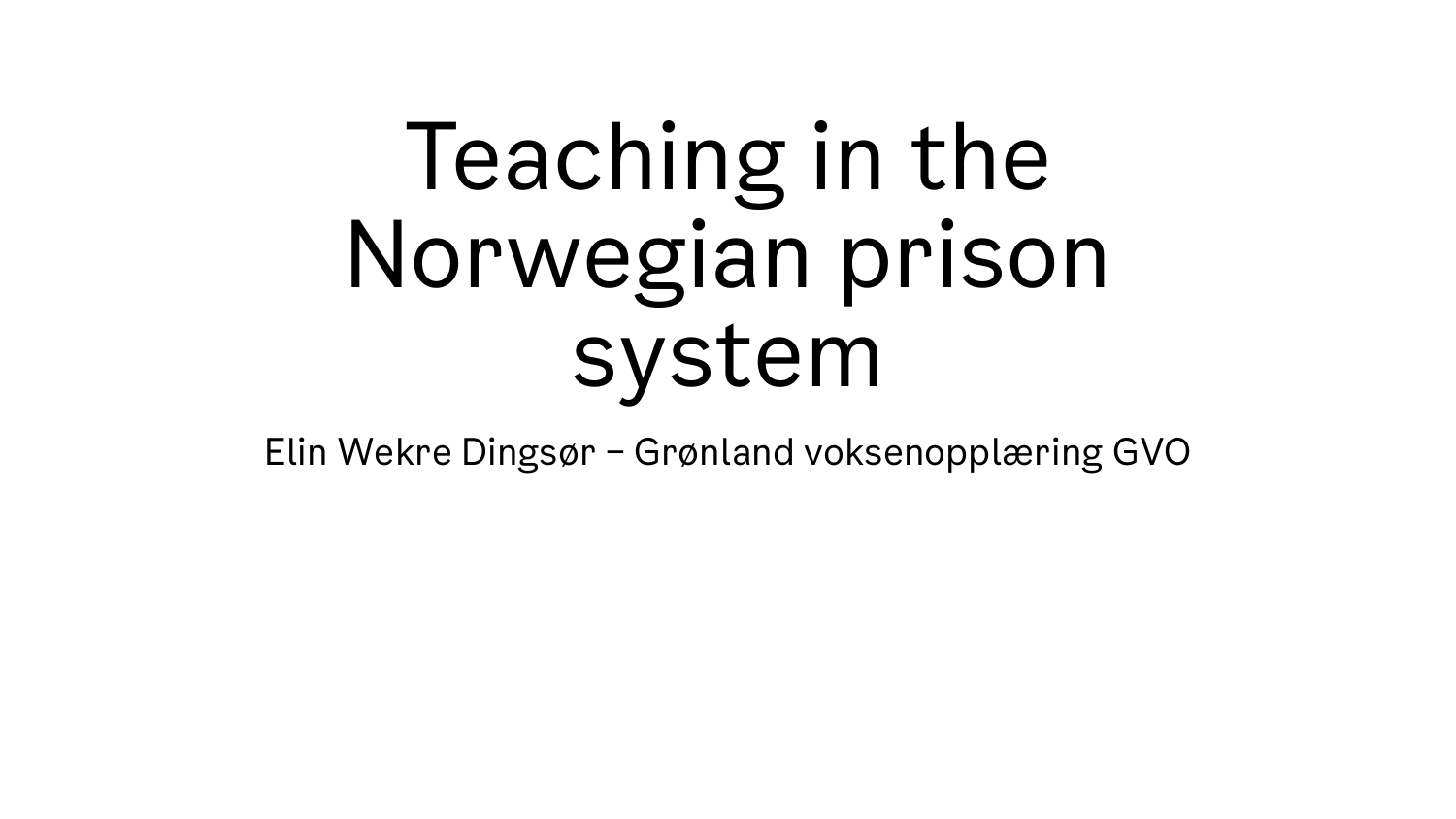#### Grønland voksenopplæring – GVO school of possibilities

- GVO is a bit different from the other schools in the «import model» since it has no «mother»-school. It is instead an independent school funded by the authorities and providing education in the three prisons in Oslo and its own "follow-up school".
- GVO is also responsible for some weekly courses held in a drug rehabilitation center in Oslo.

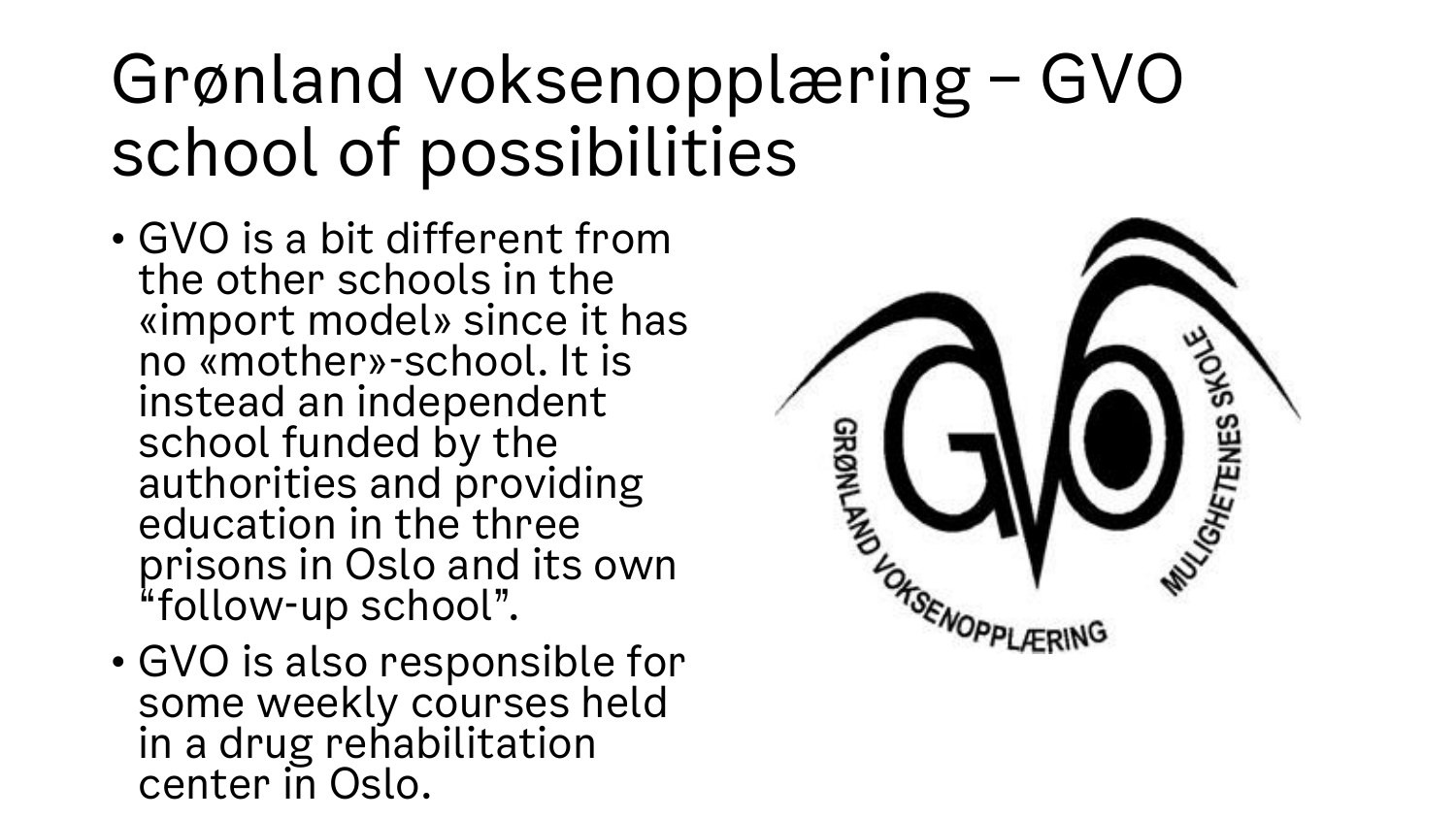My timetable – regular week – 195 workdays a year Seniors 57 years  $\overline{I}$  60 years old: 6 % / 12 % off teaching Union reps get some time off teaching, depending on the number of union members in their school

| <b>Times:</b>   | <b>MONDAY G26</b>      | <b>TUESDAY Tyrili</b> | <b>WEDNESDAY</b>      | <b>THURSDAY</b> | <b>FRIDAY</b>  |
|-----------------|------------------------|-----------------------|-----------------------|-----------------|----------------|
|                 | <b>Follow-up class</b> | drug rehab.           | G26                   | G26             | G26            |
| $08:30 - 09:15$ |                        | <b>Meeting</b>        | Union rep time        |                 | <b>English</b> |
| $09:15 - 10:00$ |                        | O S L O walk          |                       |                 | <b>English</b> |
| $10.15 - 11:00$ | <b>English</b>         | O S L O walk          | <b>English</b>        |                 | <b>English</b> |
| $11:00 - 11:45$ | <b>English</b>         | O S L O walk          | <b>English</b>        |                 | <b>English</b> |
| $11:45 - 12:30$ | <b>LUNCH</b>           | <b>LUNCH</b>          | <b>LUNCH</b>          | <b>LUNCH</b>    | <b>LUNCH</b>   |
| $12:30 - 13:15$ | Norwegian              |                       | <b>Weekly meeting</b> | Norwegian       |                |
| $13:15 - 14:00$ | Norwegian              | (Monthly)<br>meeting) | <b>Weekly meeting</b> | Norwegian       |                |
| $14:15 - 15:00$ | Norwegian              | (Monthly)<br>meeting) | <b>Weekly meeting</b> | Norwegian       |                |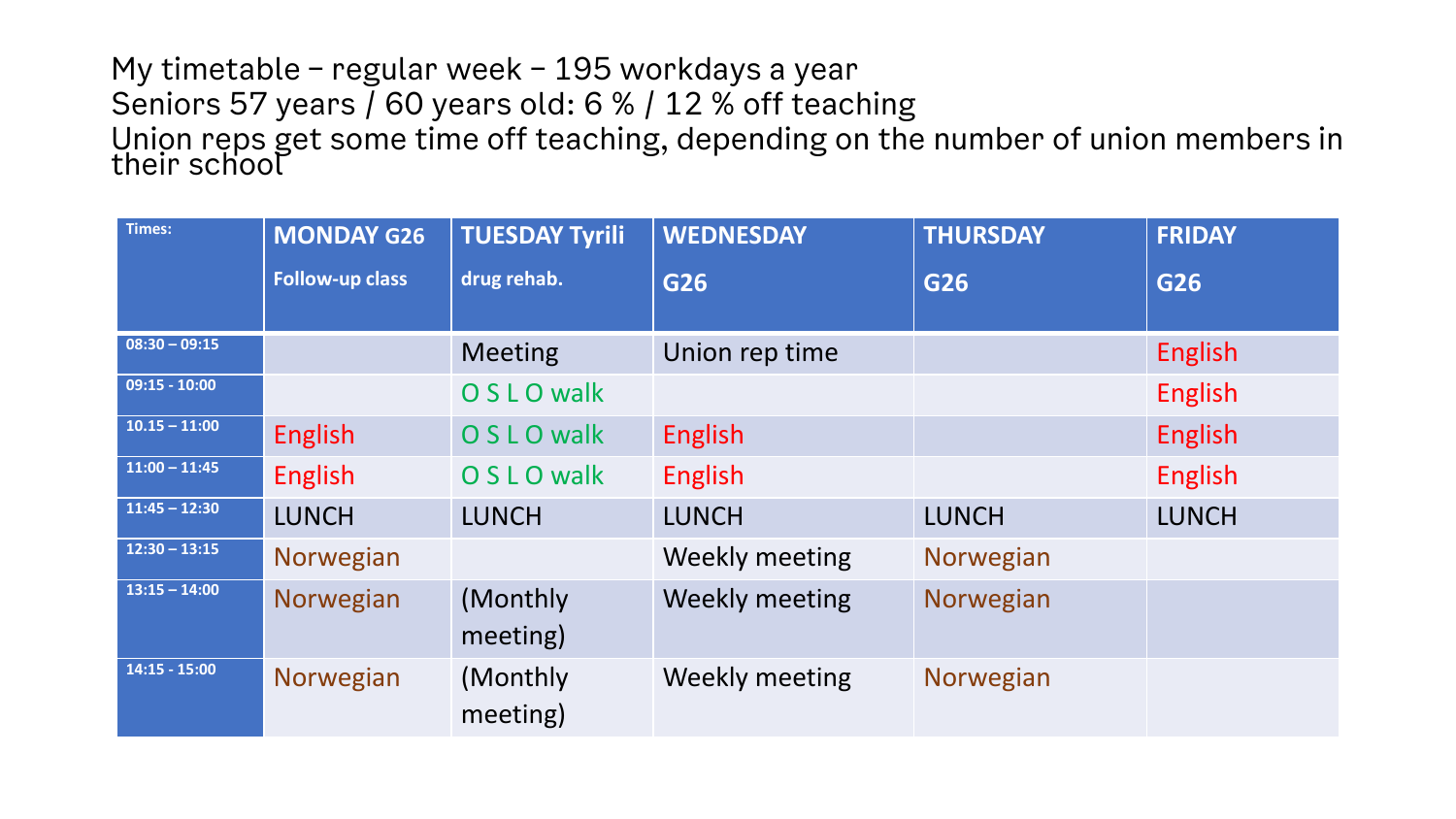#### Where we teach I: Oslo Prison

- High security: 243 places
- All male, detained in custody, awaiting trial
- Average 100 days detention
- 300 students per year
- 30-40 every week

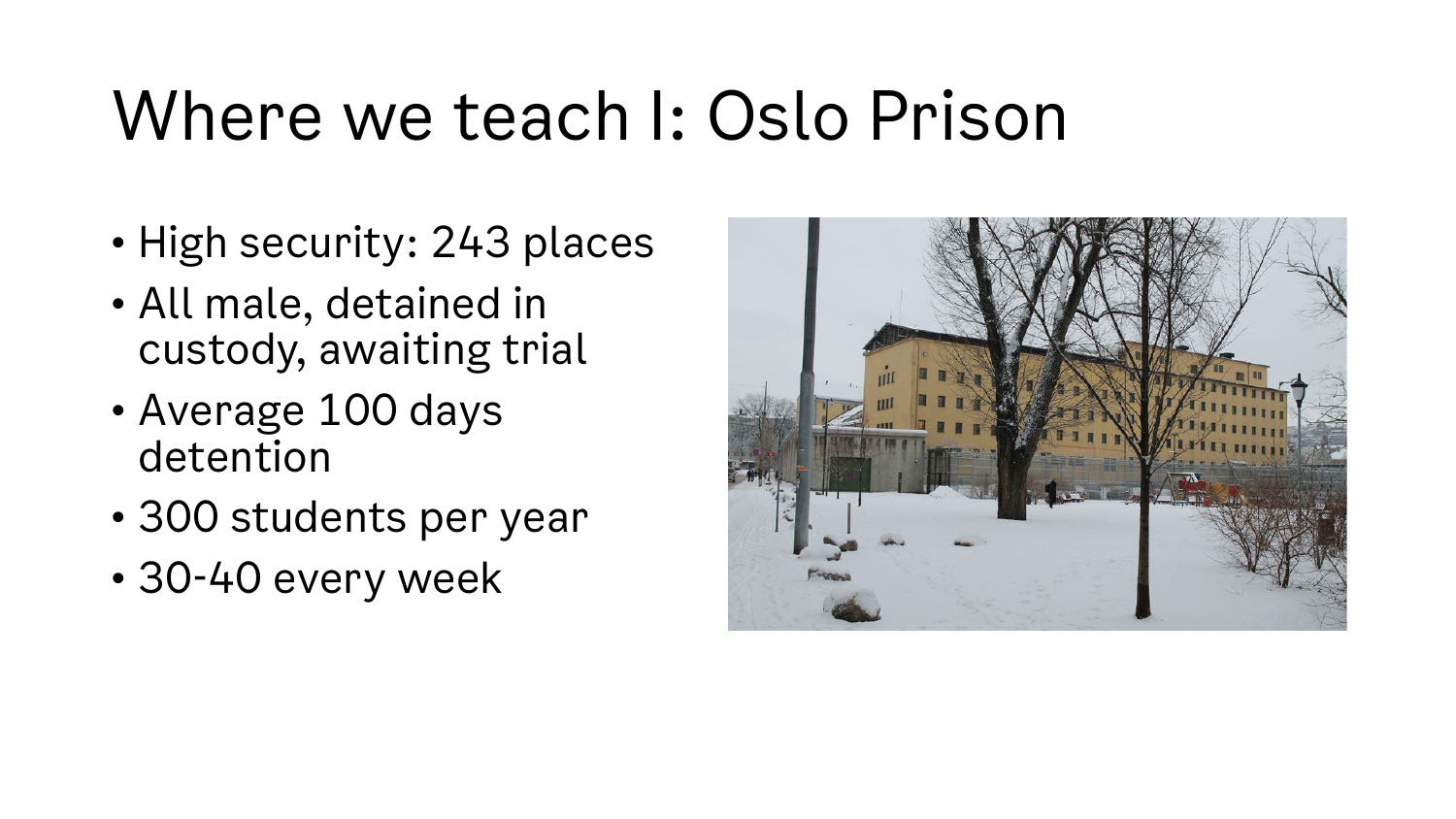#### Where we teach II: Bredtvedt prison for women – high and low security

- High security: 45 places
- (behind bars)
- Low security (19 places) in a «regular» house.
- 70 students a year
- Average time in custody: 6 years, 3 months

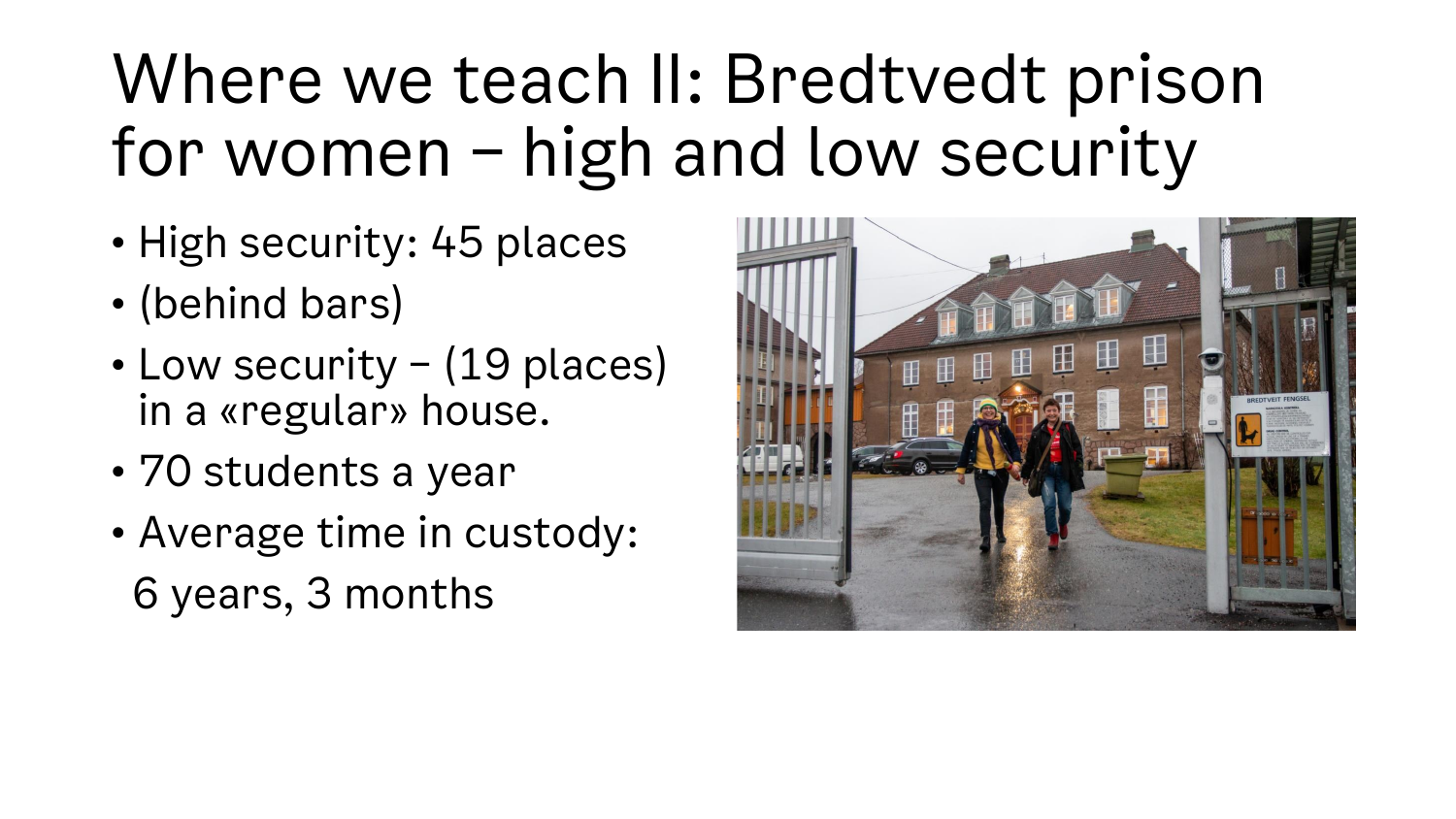#### Where we teach III: Follow-up school

- 90 participants last school year
- Strong encouragment to complete secondary education (up to 18)
- Released prisoners with or without an electronic tag, more or less free.
- All Norwegian citizens
- 140 passed exams last year

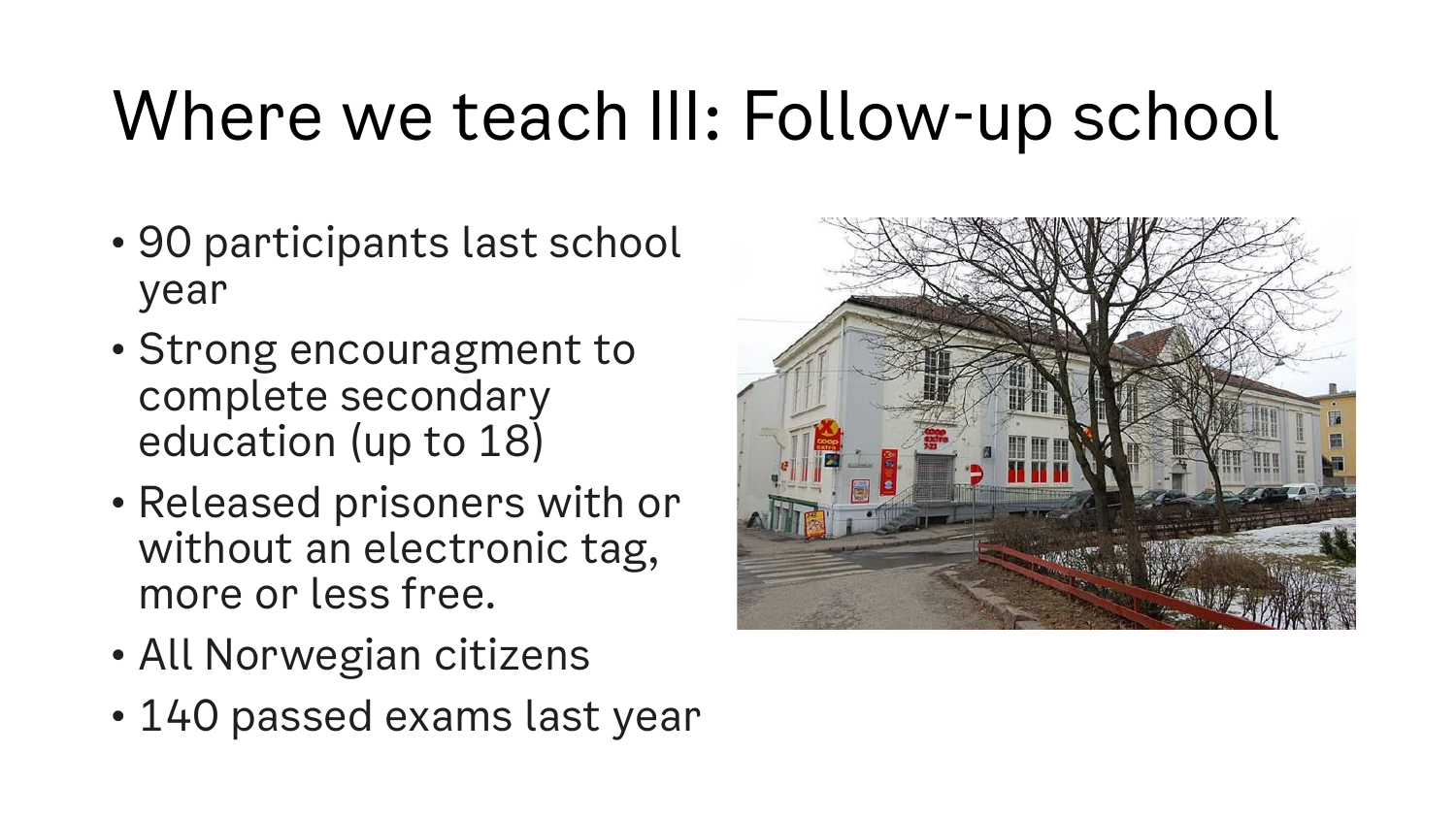#### Who are we and what do we teach?

- A principal, an assistant principal, a secretary, three school counsellors and 25 teachers.
- Mathematics, Science, Norwegian, English, Social Sciences.
- Various food classes, hairdressing, art, gardening, yoga, music, customer service skills.
- Shorter courses for those

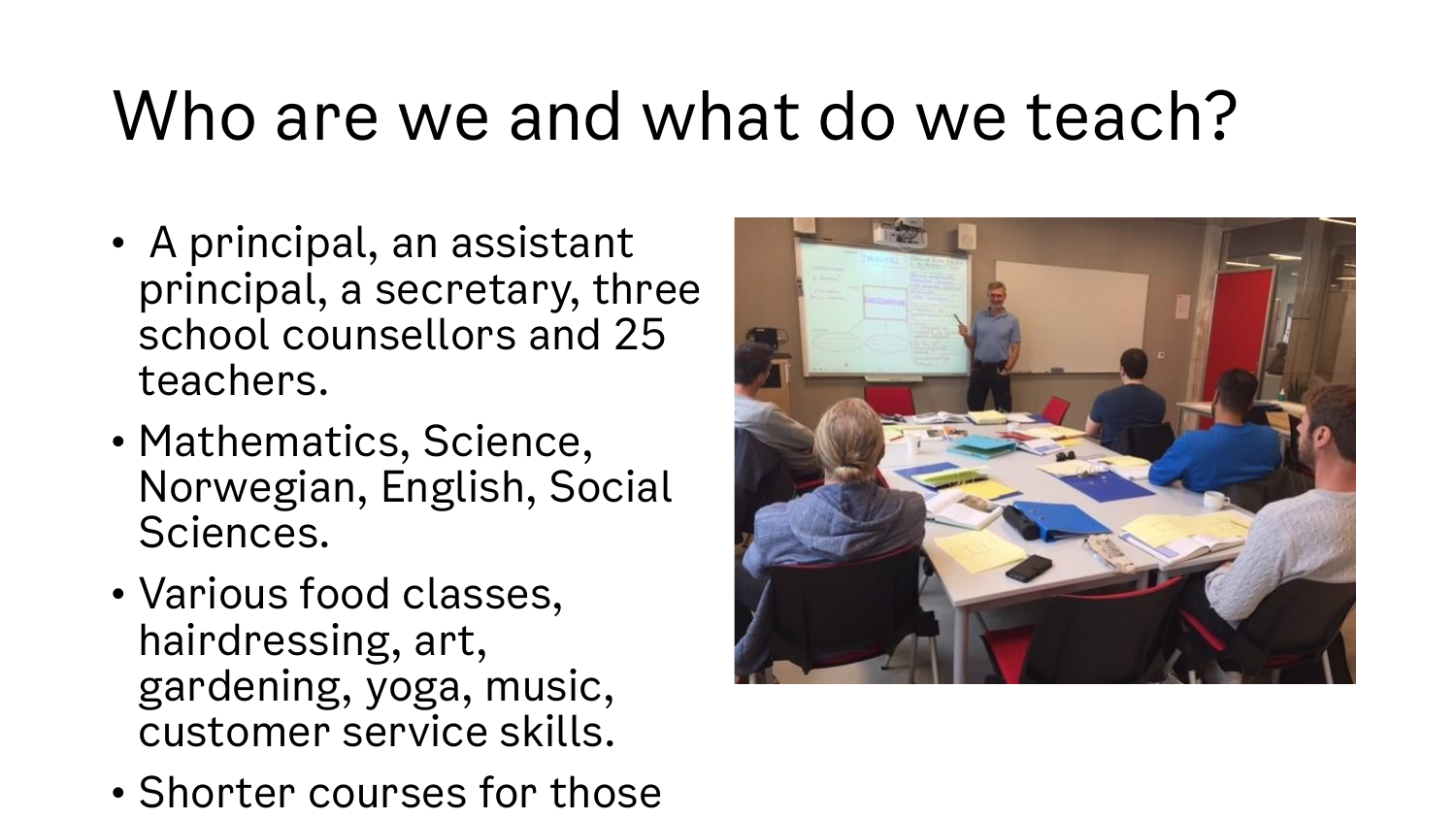### Some blessings as a teacher

- Prison bonus £ 125,-
- Small groups, teachers discretion
- Getting to know the students well
- No security on site
- Safe workplace
- Appreciative students
- Valued position in society
- Support and belief in rehabilition
- Creating change
- (20 % reoffending rate)

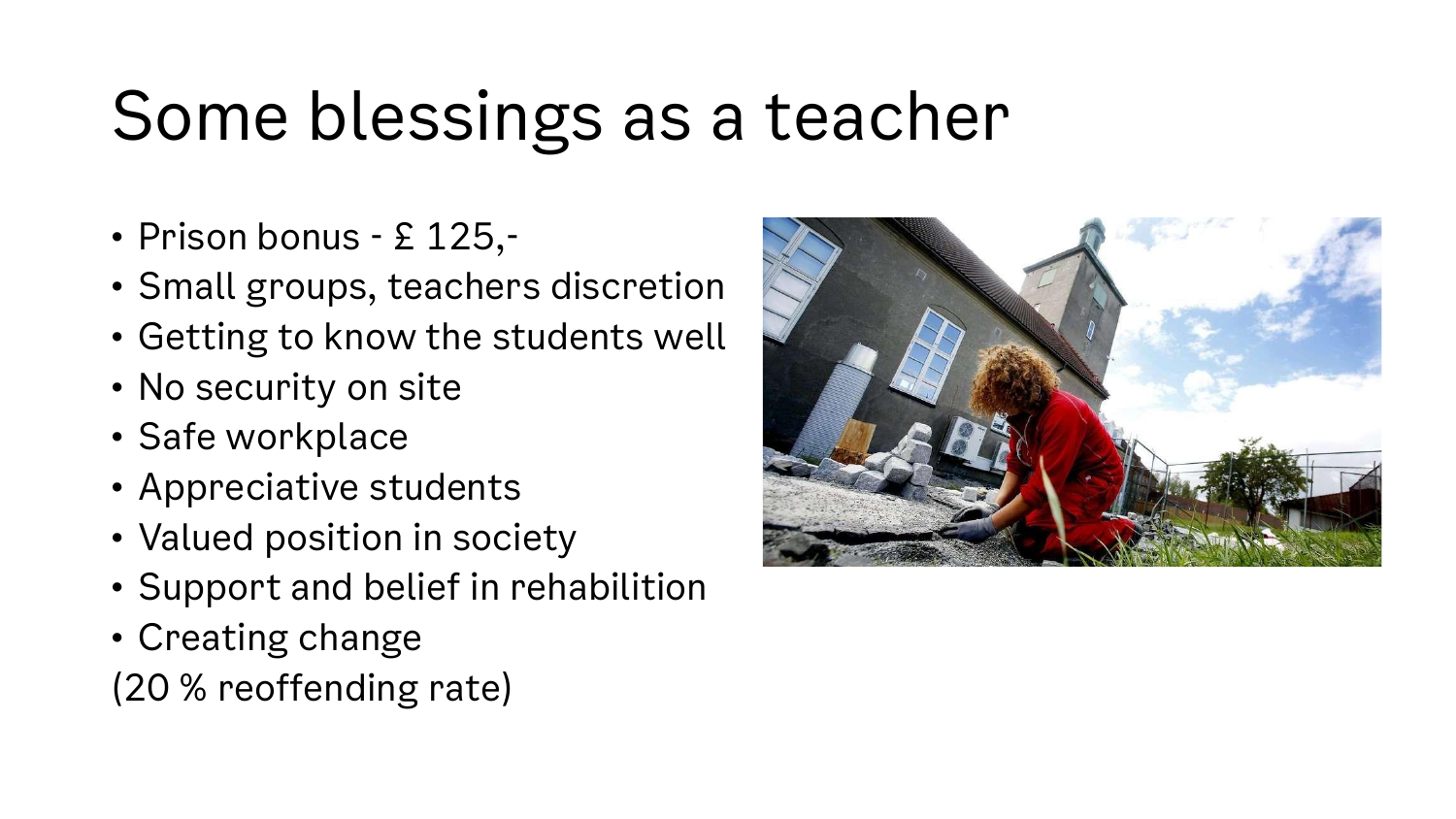## Some challenges teaching in prisons

- Education vs justice
- Learning vs security
- Lack of coordination between different services
- Needs of the students vs needs of the institution
- Absenteeism
- Criminal minds
- Mental health
- Learning disabilities
- Dyslexia, ADHD etc
- Buildings not fit for purpose
- No security on site

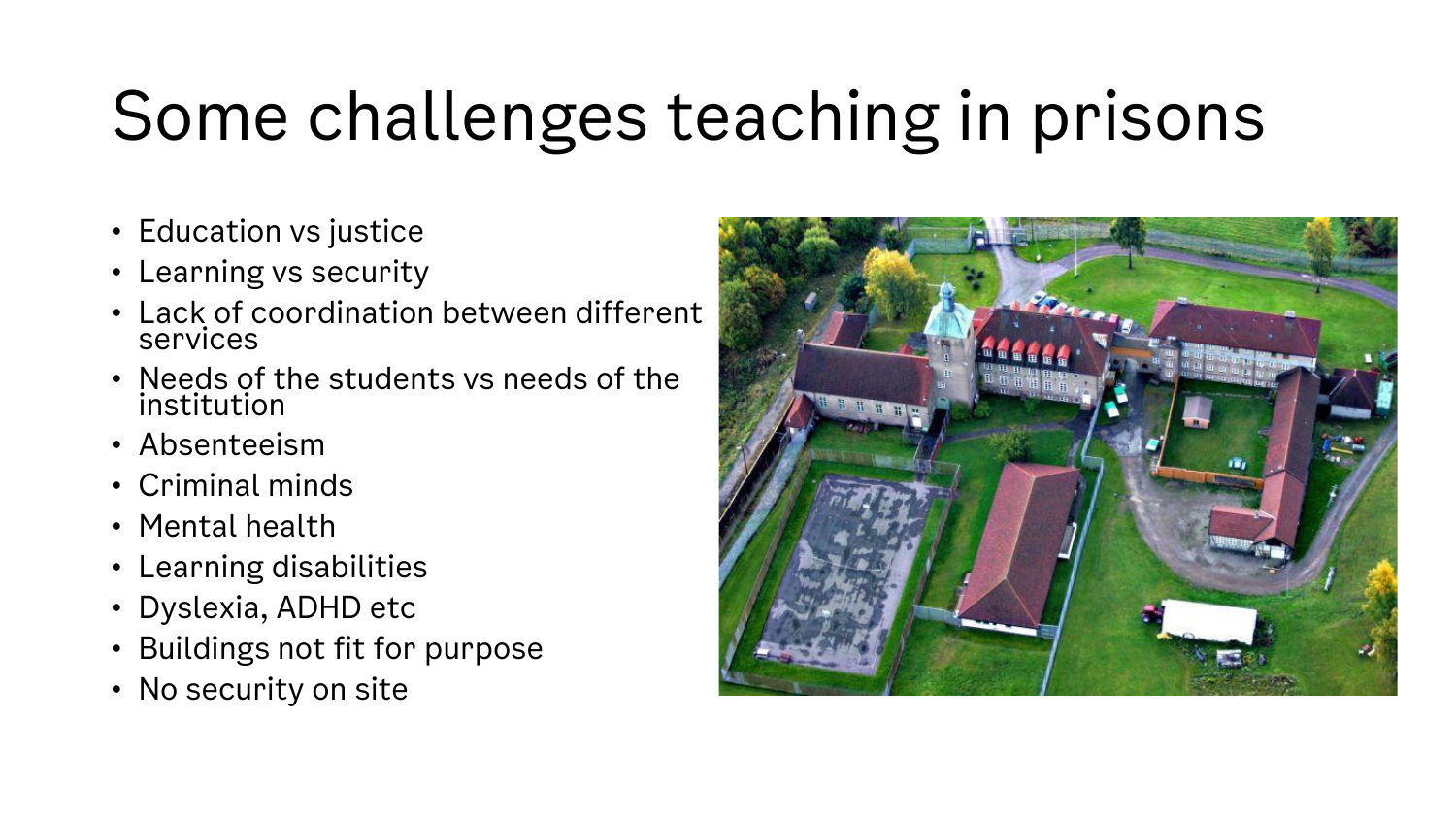#### Royal support